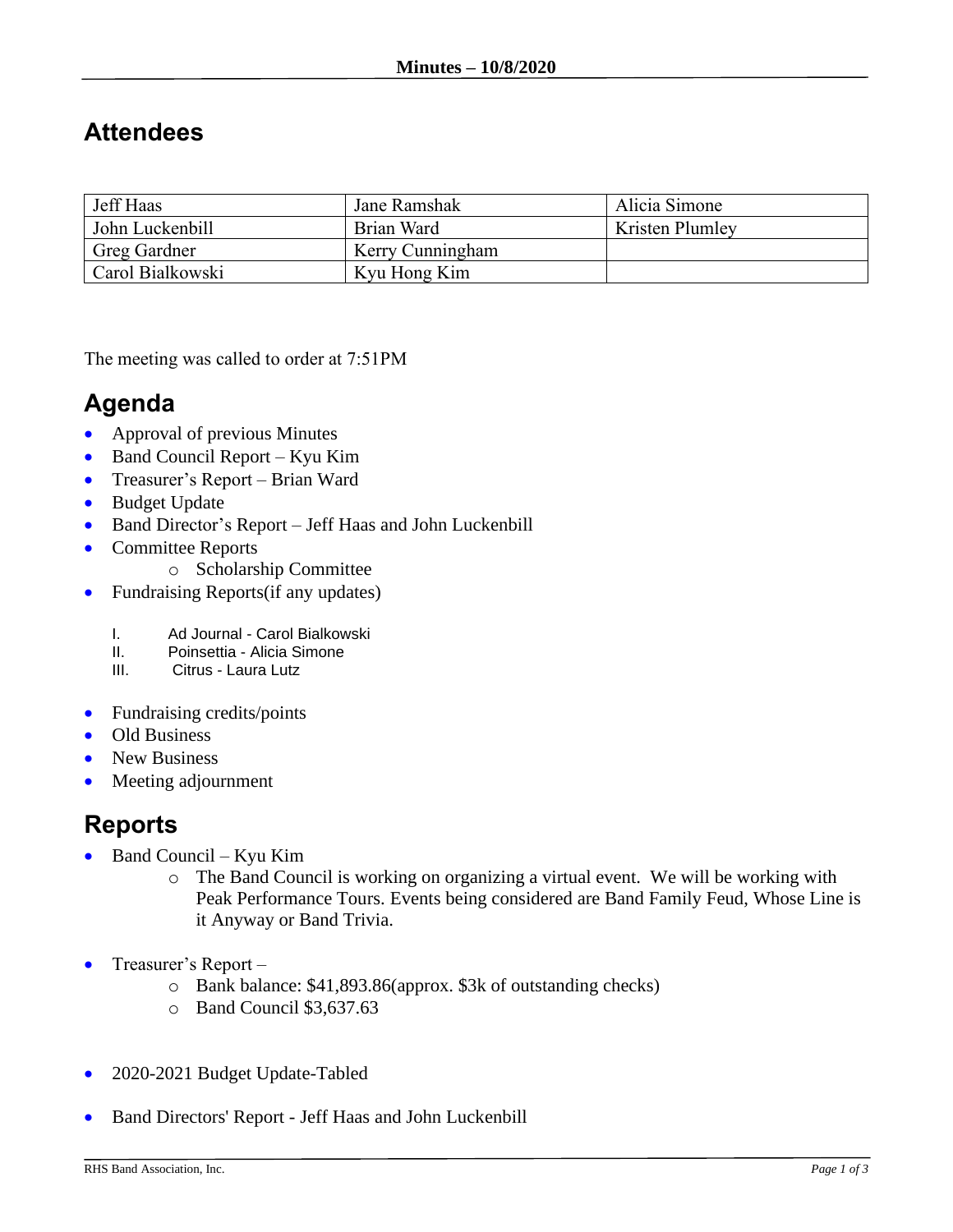- o Wind Ensemble is working on recording their first performance. The wind ensemble currently has more virtual students than hybrid.
- o Ensembles will happen. We are working on getting the information to the students. We need to consider the time of day we will meet. They are usually held during lunch. We also need to consider the number of students to allow for social distancing.
- o Still the biggest open question is how to plan for concerts.
- o Upbeat music app has had mixed success.
- o We received positive comments on the General Meeting.
- o Maroon and White Auditions will be held next week.
- Marching Band Report John Luckenbill
	- o We are three weeks away from finishing Marching Band.
	- o We have three competitions left. US Band Virtual Competitions- Oct 17, 31st(NJ State Championships) and November  $7<sup>th</sup>$ (Nationals). US Bands is doing a nice job putting the shows together.
	- o We are working on a public performance for parents and alumni to see a live performance
	- o We are waiting on information for an alternate banquet. We will not be having the banquet on December  $5<sup>th</sup>$  at the Tides.
	- o We are on track with the budget. We are close to covering costs with the registration fees collected.
	- o We need to start considering how Winter Guard might operate. We need to review the latest guidance on Winter Sports.
- Scholarship Committee-tabled
- Fund Raising Report
- Ad Journal -Carol Bialkowski, Ad Journal Chair
	- $\circ$  Publication Date- December 9<sup>th</sup>
	- o Ad Journal Supplement-December 5th
	- o We are sending a reminder every week with tips for selling
	- o We need to coordinate band photos. How will we be taking group shots.
	- o Regarding the use of band truck for corporate sponsors ads, we are getting advice on how to adhere the ad. Possibly cut vinyl or coraplast(corrugated plastic).
- Poinsettia Sale-Alicia Simone
	- o Door hangers are mocked up. Prices are staying the same.
	- o Everything is good at the greenhouse. They will be sending small trucks.
	- $\circ$  Blitz Day is November 1<sup>st</sup>. The BF Parking Lot is reserved. There will be a table setup based on elementary school. Students will get an envelope with hangers and a list of addresses.
	- o We will reach out on Group Spot for parent volunteers for Blitz Day. We will need approximately 16 parents.
	- o We are marketing using Facebook, Instagram, District Websites and HSAs.
	- $\circ$  Delivery day is scheduled for December  $5<sup>th</sup>$ .